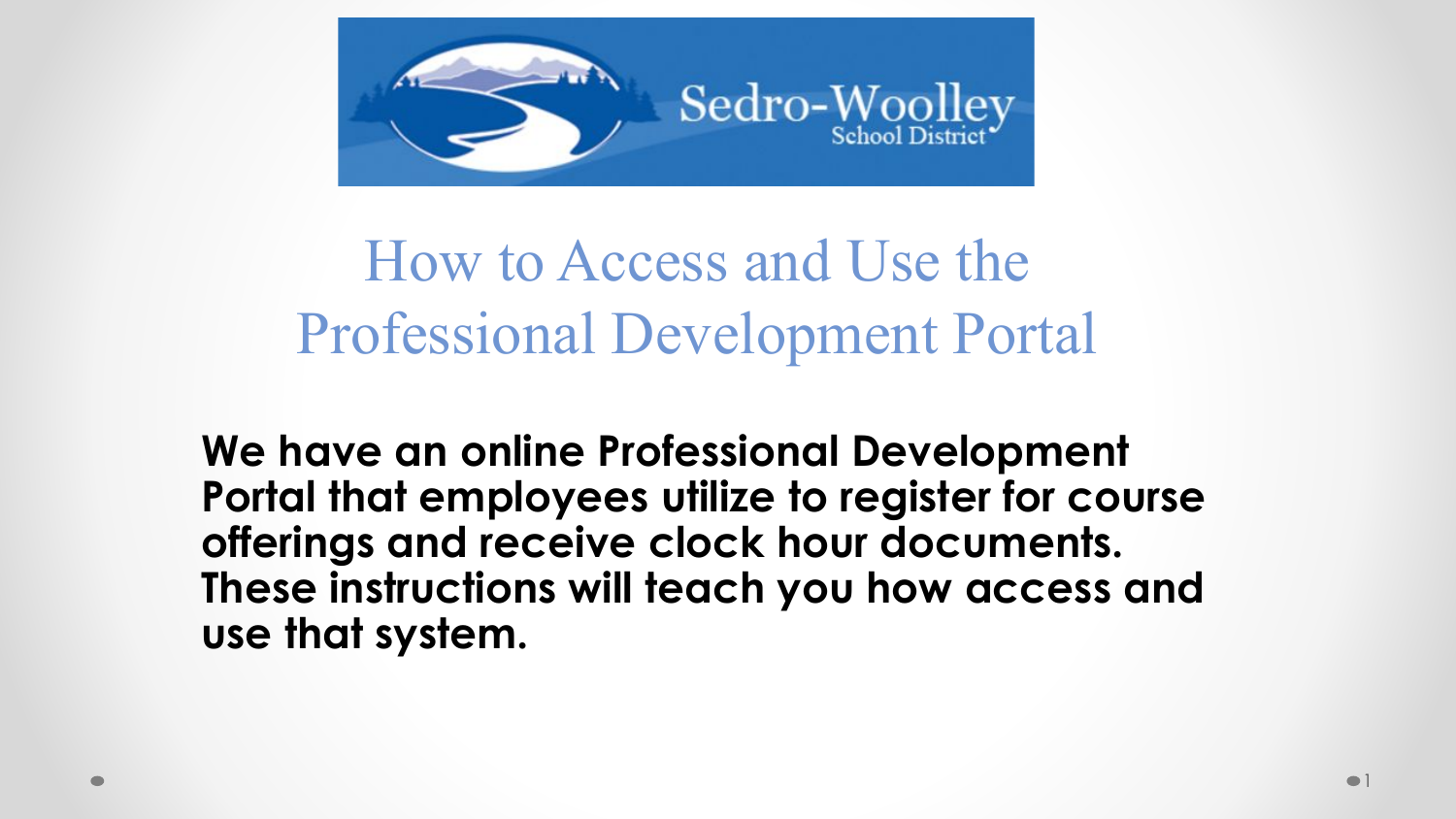### ProDev Emails

- This system sends automated emails, so watch for emails in your inbox from [pd@swsd101.org](mailto:pd@swsd101.org).
- You can use this email to submit questions
- Need help? Contact us:

[pd@swsd101.org](mailto:pd@swsd101.org) 360-855-3500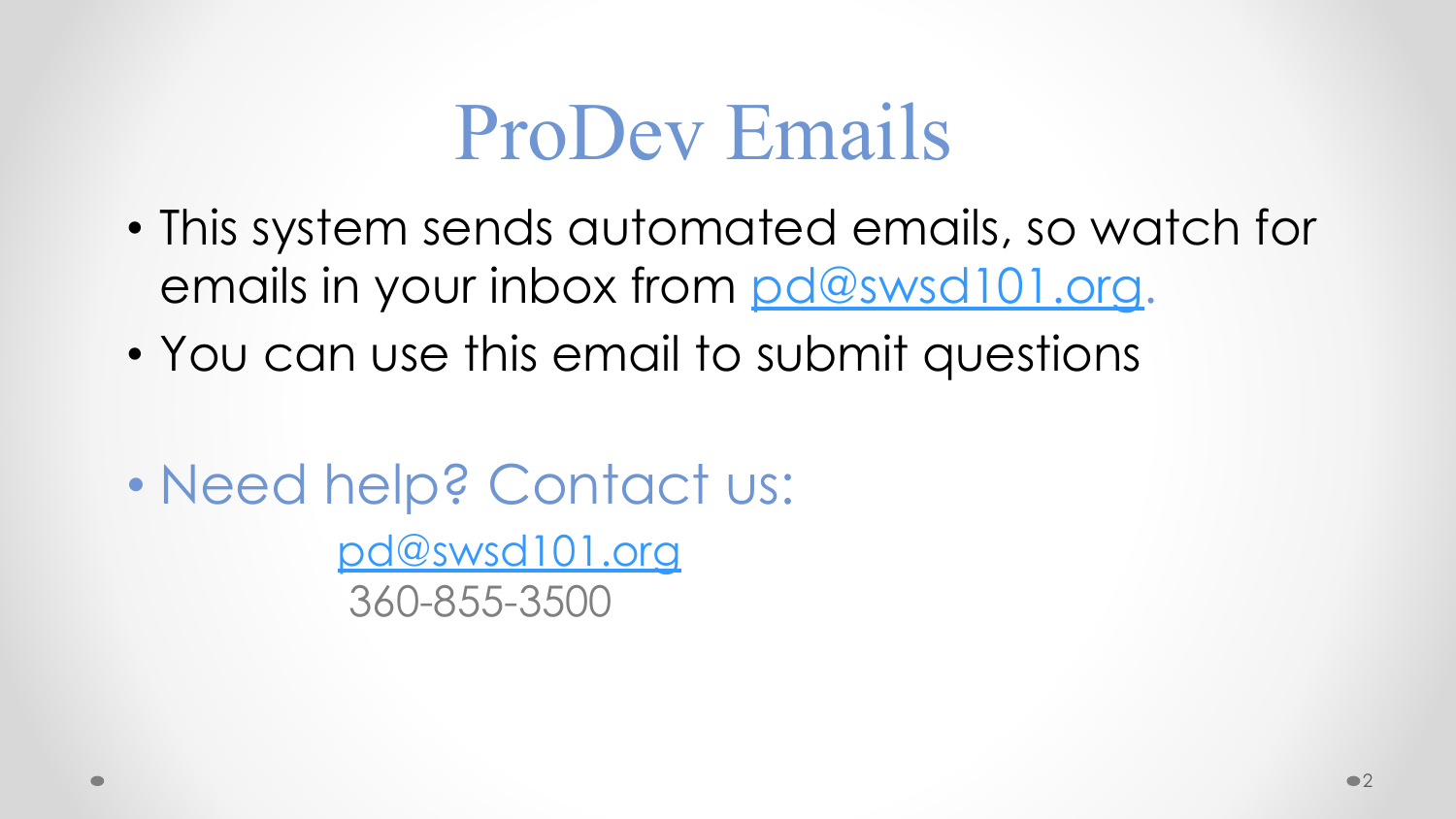### Where Do I Find ProDev?

### Access the ProDev system from the District website OR

The direct url is: <http://sedrowoolleyprodev.myschooldata.net/>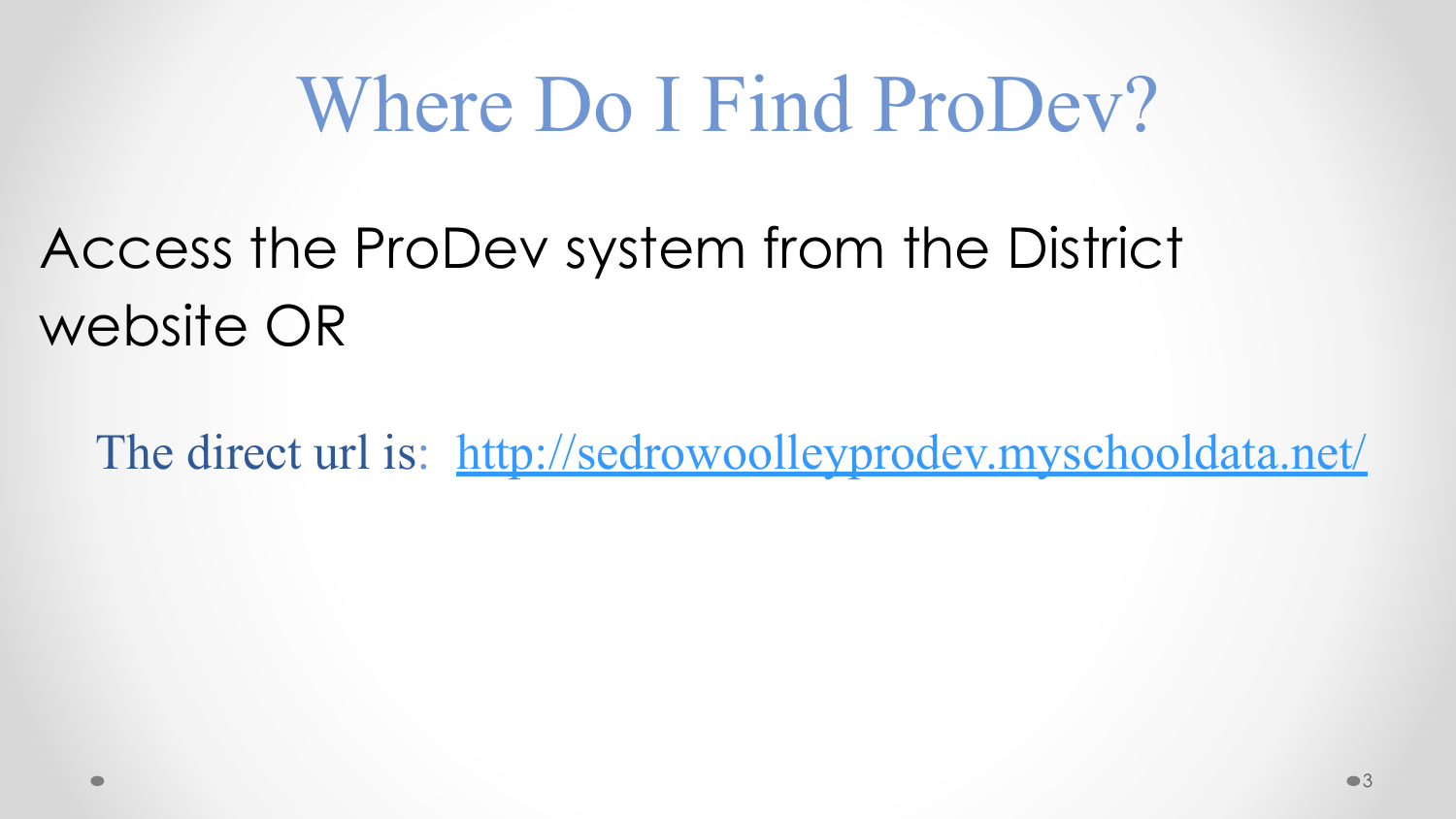## CREATE YOUR ACCOUNT

**Step 1: Click Create Account**

**If you are a previous employee of the District be sure to check with HR to see if your account is still in the system. In that case you will click Login and log in with your work email and the password you previously established. There is a send password link on the log in page if you do not know your password.** 

#### **Welcome**

#### **WELCOME!**

#### **EXISTING USERS/SWSD EMPLOYEES**

NOT create a new account unless you are a new employee to Sedro Woolley. If you have difficulty occessing the system contact us for help but do not create a new account.



#### **NEW USERS/NEW EMPLOYEES**

New Employees Only should click Create Account below to establish their account and access the system. Use the New Employees instructions under Quick Links on the left to guide you.



**NEED HELP?** 801 Trail Rd Sedro-Woolley, WA 98284 360-866-3500 pd@swsd101.org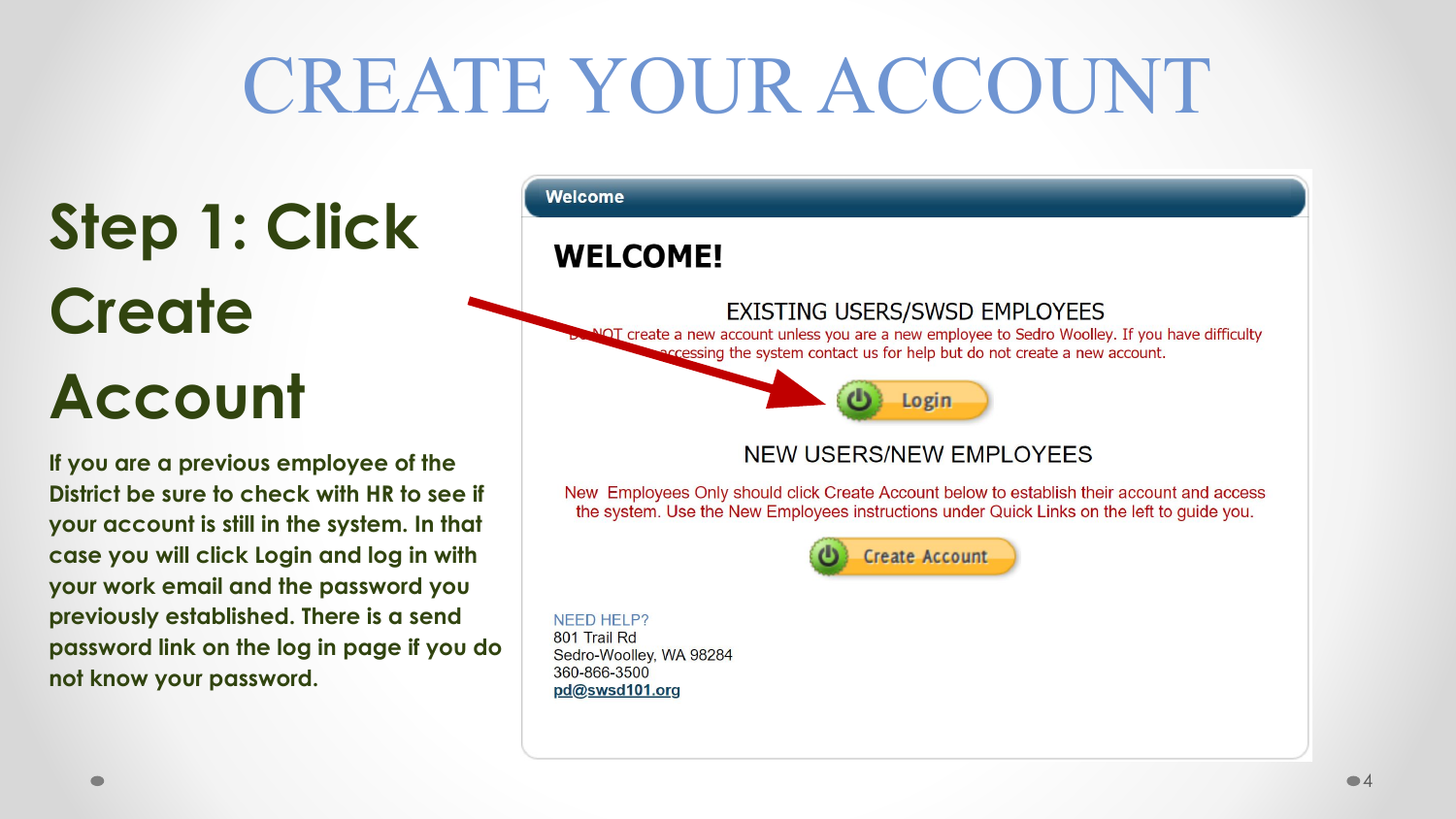# COMPLETE REGISTRATION

### **Step 2: Complete**

### **the registration**

### **page.**

**Enter your work email address; first name, last name and a password of at least 8 characters.** 

**Click Register**

| Email Address:            |  |
|---------------------------|--|
| First Name: O             |  |
| Last Name:                |  |
| Password: 0               |  |
| Confirm Password:         |  |
|                           |  |
| Cancel<br><b>Register</b> |  |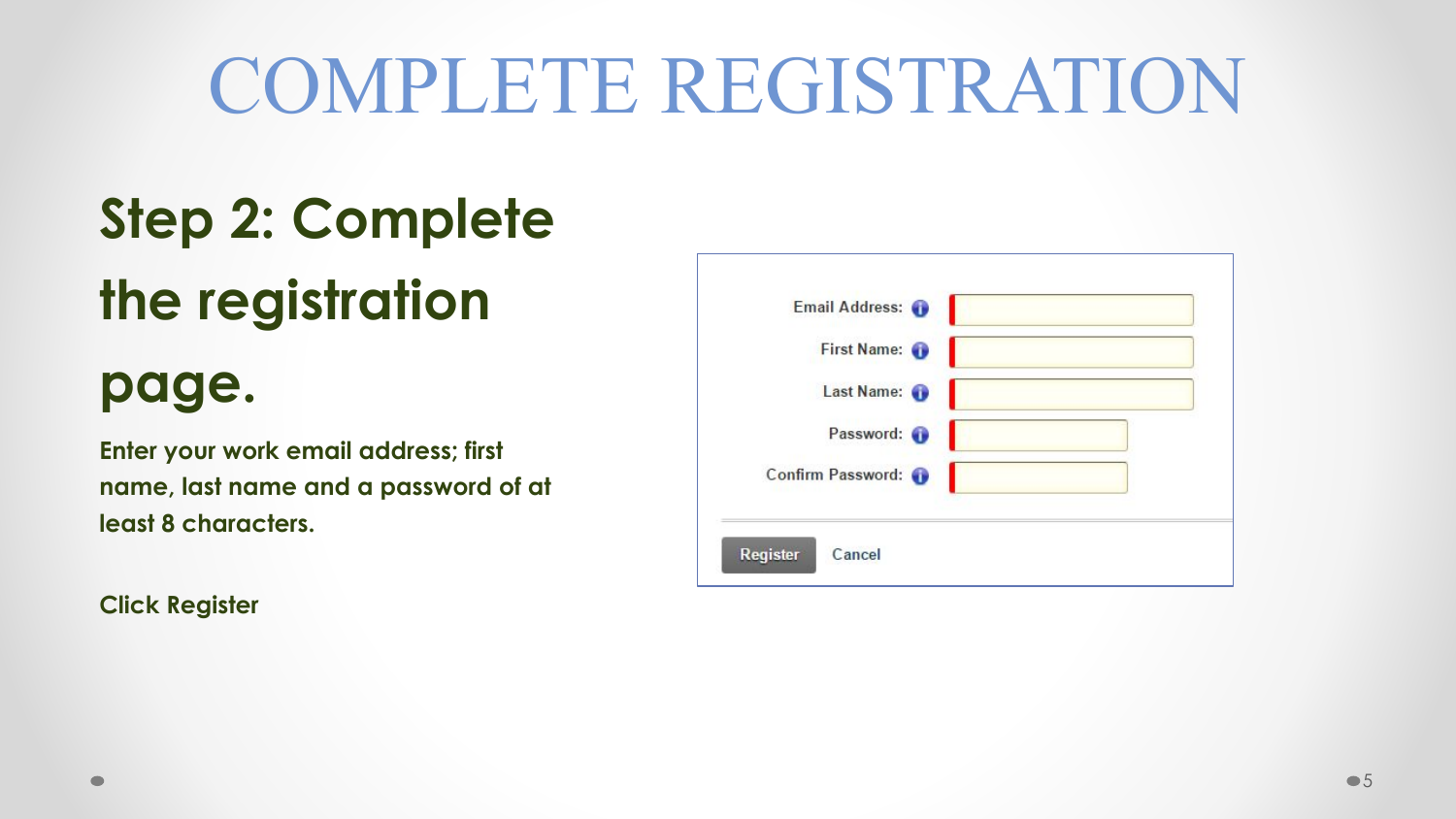## MY RECORDS - PERSONAL INFO

|                        | <b>My Personal Info</b>                    | My Contact Info                    | <b>Reports</b>           |  |  |  |
|------------------------|--------------------------------------------|------------------------------------|--------------------------|--|--|--|
| □ Personal Information |                                            |                                    |                          |  |  |  |
|                        | Enter your personal information.           |                                    |                          |  |  |  |
|                        | <b>User ID is 9</b><br><b>District ID:</b> |                                    |                          |  |  |  |
|                        | Prefix <i>None</i>                         | $\left\vert \mathbf{r}\right\vert$ |                          |  |  |  |
|                        |                                            |                                    |                          |  |  |  |
|                        | First Name 1 Pd                            |                                    |                          |  |  |  |
|                        | Middle Name O                              |                                    |                          |  |  |  |
|                        | Last Name 1 Tester                         |                                    |                          |  |  |  |
|                        | Suffix None                                | ×                                  |                          |  |  |  |
|                        |                                            | Email PDTester@hrmplus.net         |                          |  |  |  |
|                        | Alt Email                                  |                                    |                          |  |  |  |
|                        | <b>Position Type 1</b>                     | Certificated                       | ۰                        |  |  |  |
|                        | Position <sup>(1)</sup>                    | Teacher                            |                          |  |  |  |
|                        |                                            |                                    | ,                        |  |  |  |
|                        | □ Location and Membership                  |                                    |                          |  |  |  |
|                        | District/Organization (                    | Sedro-Woolley School District      | $\blacksquare$           |  |  |  |
|                        | <b>Location/Building O</b>                 | District Office                    | $\overline{\phantom{0}}$ |  |  |  |
|                        | Member Groups (Optional)                   |                                    | $\overline{\phantom{a}}$ |  |  |  |
|                        |                                            |                                    |                          |  |  |  |
|                        |                                            |                                    |                          |  |  |  |
|                        |                                            |                                    |                          |  |  |  |
|                        |                                            |                                    |                          |  |  |  |
|                        | □ Professional Development Instructors     |                                    |                          |  |  |  |

#### **Step 2 – Complete your Personal Info**

- 1. Check that your name and email are correct. You may add a Prefix/Suffix.
- 2. Optionally enter an alternate email.
- 3. Select your position category (e.g. certificated, classified, administrator)
- 4. Select your position.
- 5. Your District should be Sedro-Woolley School District.
- 6. Select your location. If you have more than 1 location, select your primary location.
- 7. **ONLY click Register as Instructor if you teach courses in our Pro Dev Program.**
- 8. Click (bottom right side of the page).
	-

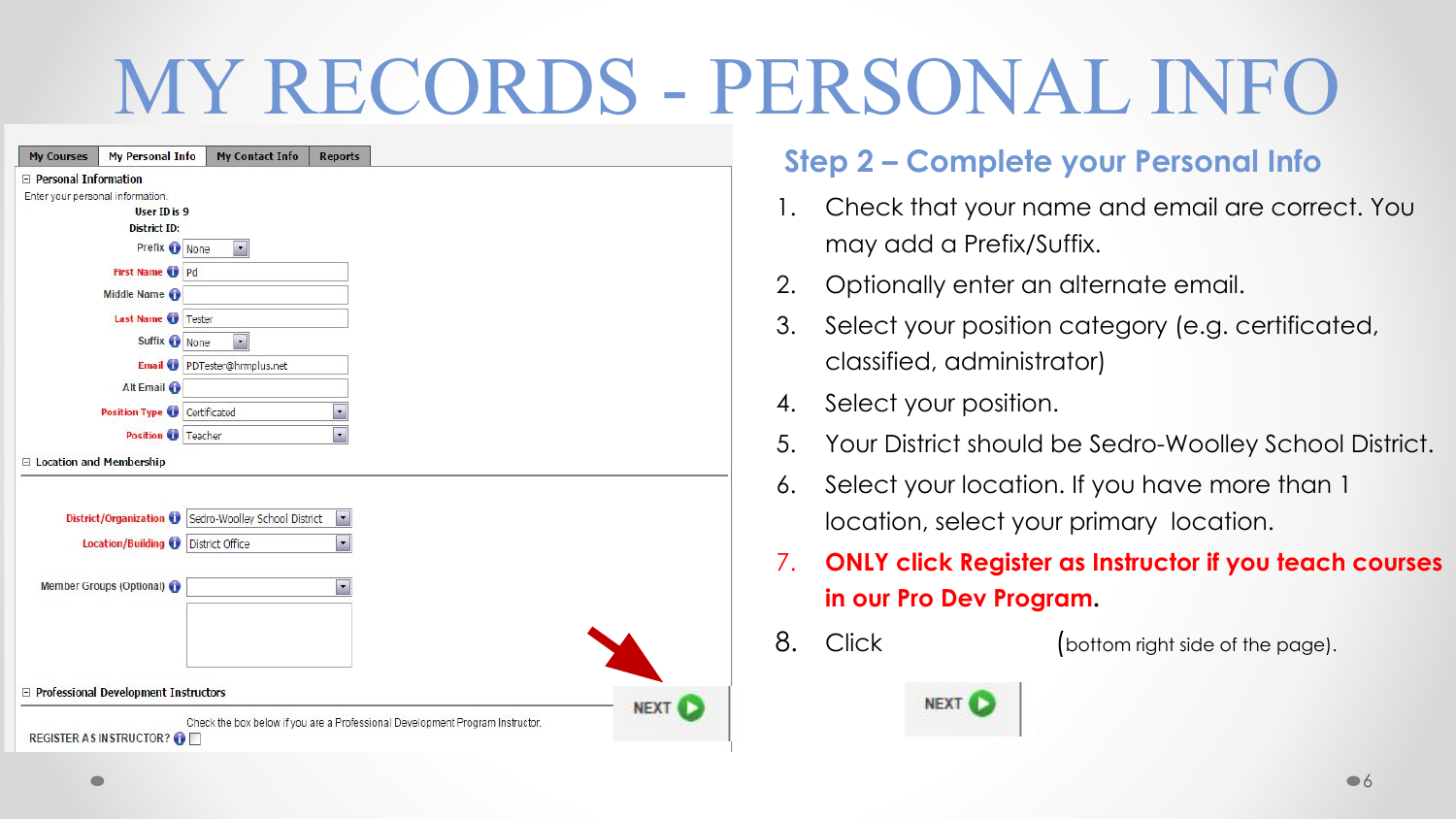# MY RECORDS - CONTACT INFO

| Address Type                           | Primary |                     | Address 1 Address 2 City |        | State Zip |                               |        |            |       |                 |
|----------------------------------------|---------|---------------------|--------------------------|--------|-----------|-------------------------------|--------|------------|-------|-----------------|
|                                        |         | No data to display  |                          |        |           |                               |        |            |       |                 |
| Address Type                           |         |                     | Primary                  |        | Address 1 | Address 2                     |        | City       | State | Zip             |
| *Address Type                          |         | Mail Address        |                          | $\lor$ |           | Is this your primary address? |        | ш          |       |                 |
| *Address 1                             |         | 123435 Main St      |                          |        |           |                               |        |            |       |                 |
| Address <sub>2</sub>                   |         |                     |                          |        |           |                               |        |            |       |                 |
| *City                                  |         | Renton              |                          |        |           |                               | *State | Washington |       | v               |
| *Zip Code                              |         | 98055               |                          |        |           |                               |        |            |       |                 |
|                                        |         |                     |                          |        |           |                               |        | Save       |       | <b>B</b> Return |
|                                        |         |                     |                          |        |           |                               |        |            |       |                 |
|                                        |         |                     |                          |        |           |                               |        |            |       |                 |
| <b>C</b> ADD PHONE                     |         |                     |                          |        |           |                               |        |            |       |                 |
|                                        |         | <b>Phone Number</b> | Extension                |        |           |                               |        |            |       |                 |
|                                        |         | No data to display  |                          |        |           |                               |        |            |       |                 |
| Phone Number Type<br>Phone Number Type |         |                     | Phone Number             |        |           | Extension                     |        |            |       |                 |

#### **Step 3 – Edit Address and Phone Info**

- 1. Click Add Address. Enter your address information and click save.
	- To edit, click the pencil, make changes and click Save.
- 2. Click Add Phone. Enter your phone information and click save. You may store multiple phone types (cell, home and/or work)
	- To edit, click the pencil, make changes and click Save..

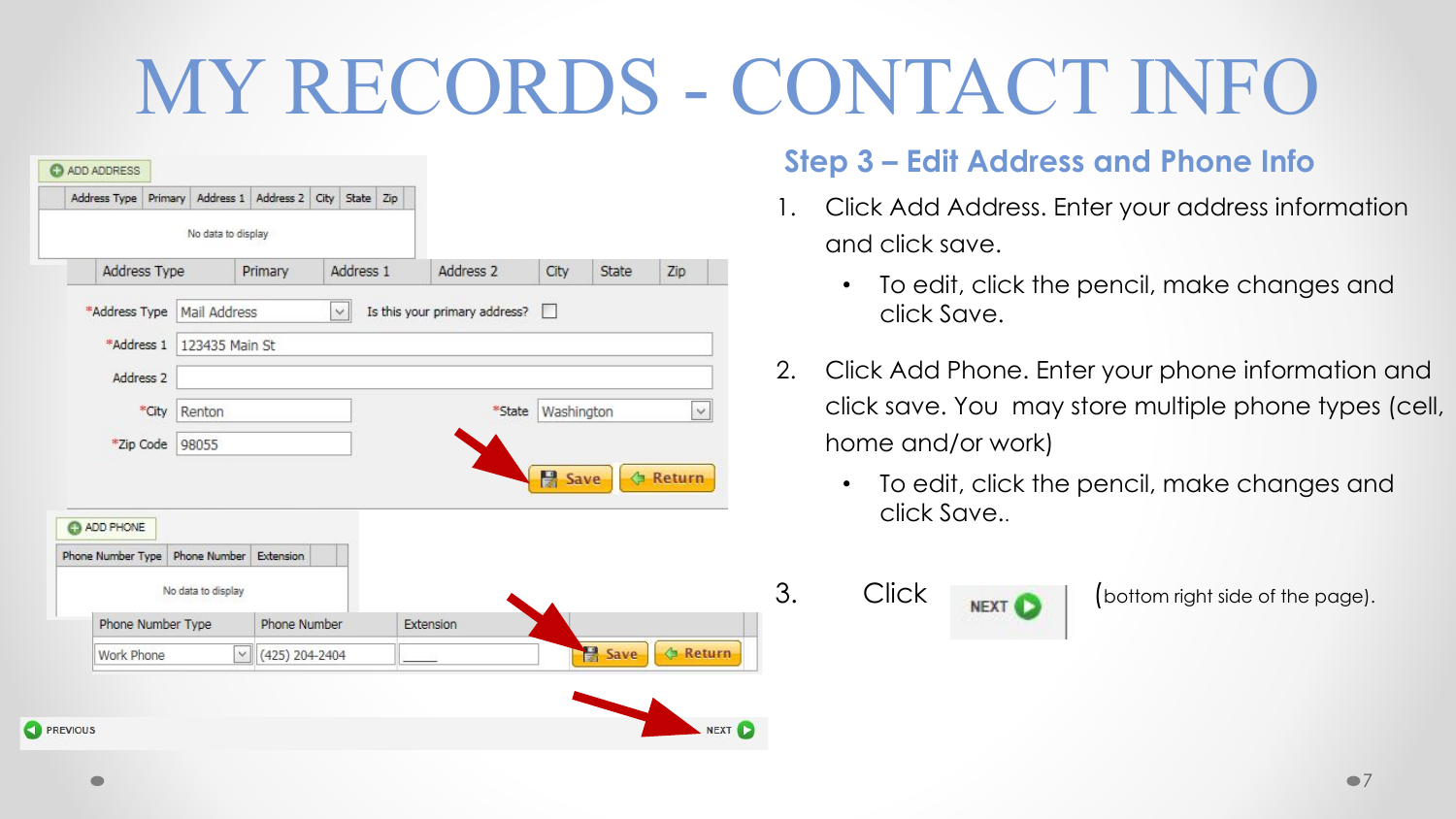## MY RECORDS – ACTIVATE

#### **Finish by Activating your Account!**

- 1. Click the Activate Account button. Your registration will then be complete.
- 2. You will now be able to use the system.
- 3. Continue with these instructions to learn how to view and register for available courses.

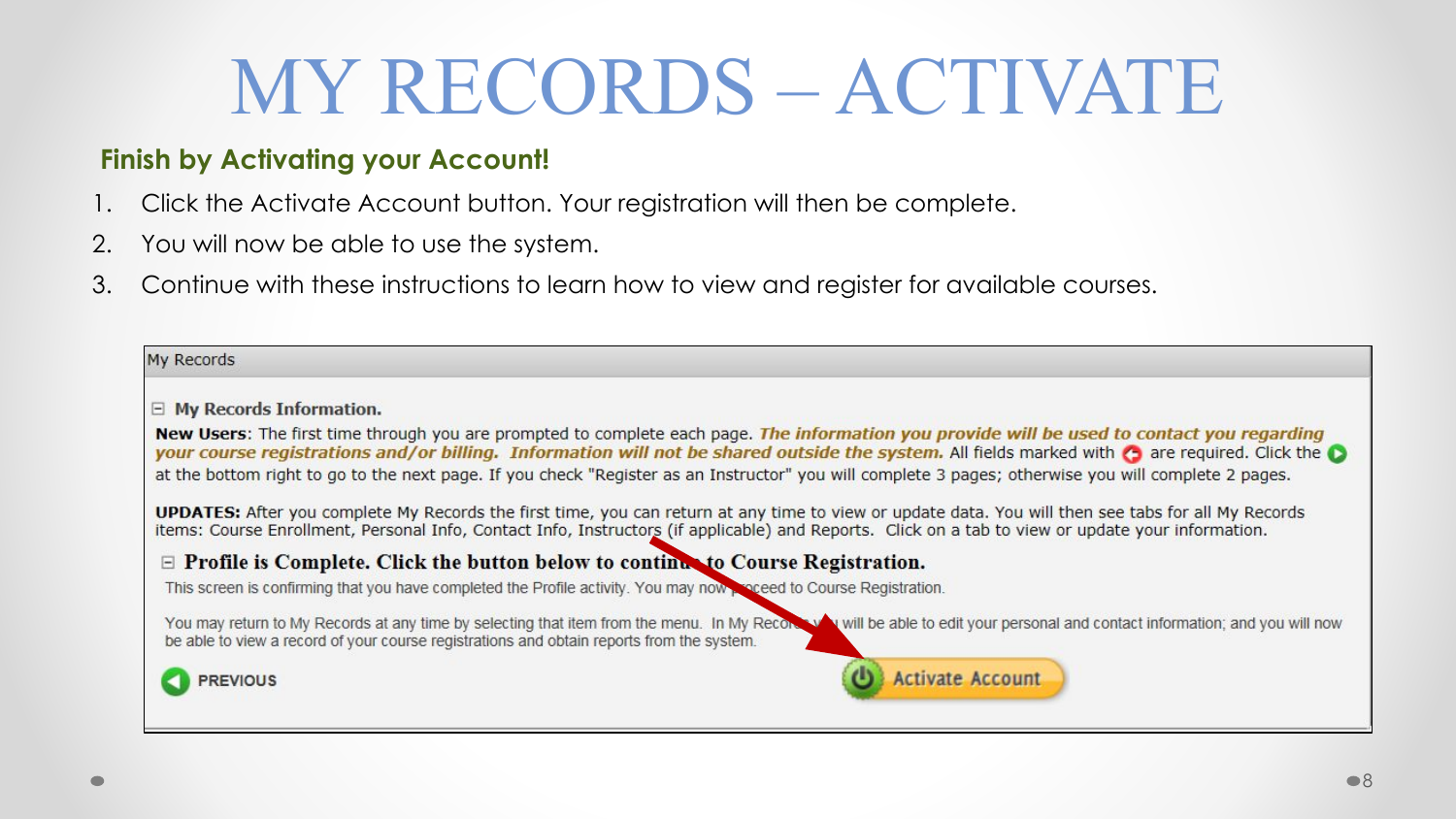## Course Registration – Finding Courses

**After you activate your account, click Course Registration in the top menu.** Instructions are on each page. Look for the help icon for detailed assistance.

- Use the calendar or filters to search for a course as instructed at the top of the page.
- Click the REGISTER button to begin your course registration
- Single Session Course

**Register** 

**Register** 

Multiple Sessions

*For multiple session courses, clicking Register will display the sessions. You can choose to register for all or some sessions.*

#### **CLICK REGISTER TO BEGIN!**



| <b>Criteria Search</b>        |      |                | Category          | <b>Instructor All Instructors</b><br>$\overline{\phantom{a}}$                           |                        |                 | $\overline{\phantom{a}}$             |
|-------------------------------|------|----------------|-------------------|-----------------------------------------------------------------------------------------|------------------------|-----------------|--------------------------------------|
| <b>Intended Audience</b>      |      |                | All Criteria      | $\sim$<br>All Criteria<br><b>Grade Level</b><br>$\overline{ }$<br><b>Course Content</b> |                        |                 | $\blacktriangledown$<br>All Criteria |
| <b>Site Specific Training</b> |      |                | All Criteria      | $\overline{ }$<br><b>Clear Search</b>                                                   |                        |                 |                                      |
| <b>Key Search</b>             | Info | ID             | <b>Start Date</b> | <b>Title</b>                                                                            |                        | <b>Location</b> |                                      |
|                               |      |                | $31$ $\degree$    |                                                                                         | 7                      |                 | 7                                    |
| <b>O</b> Offsite              | 7    | 9              | 11/11/2016        | Off Site Registration - Sample Course                                                   |                        |                 | <b>Administration Annex</b>          |
|                               | 型    | 5              | 11/1/2016         | LoriTest<br>12:00 AM with Pd Test in the 15 - Seats = 17                                |                        |                 | <b>District Office</b>               |
| <b>Register</b>               | 包    | $\overline{7}$ | 10/31/2016        | anita -multi session                                                                    | <b>District Office</b> |                 |                                      |
| <b>Register</b>               | 한    | $\mathbf{2}$   | 10/28/2016        | <b>Sherrie Evans-Today</b><br>12:00 AM with Pd Test in the $23 - \text{Seats} = 21$     |                        |                 | <b>Evergreen Elementary</b>          |
|                               | 한    |                | 3 10/28/2016      | <b>Rhonda Huggins-Test</b><br>10:00 AM with Pd Test in the Board Room B - Seats = 24    |                        |                 | <b>Clear Lake Elementary</b>         |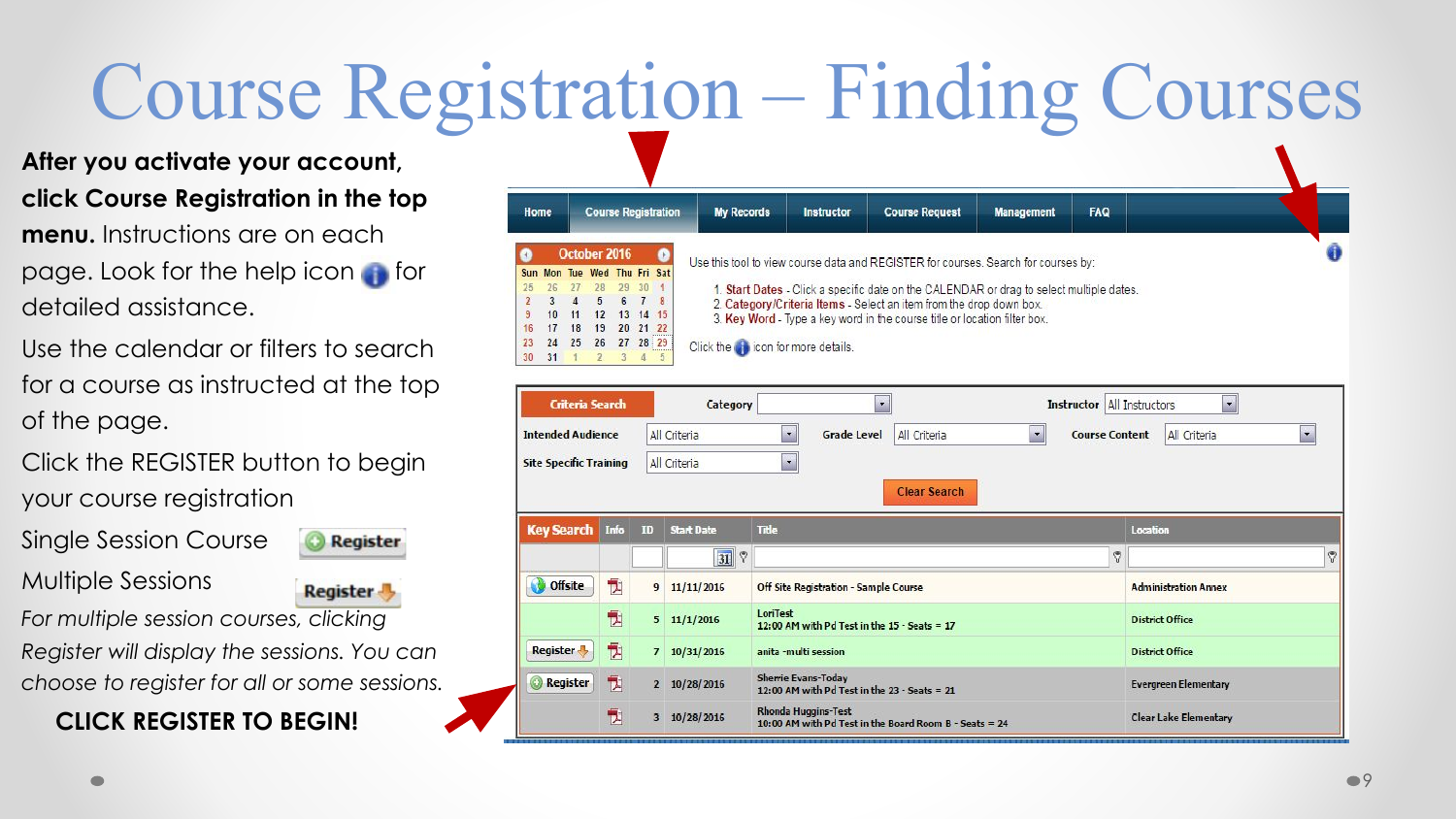### Course Registration – REGISTER!

**1-Course Information.** You will see the first page of the course registration process, where you can verify that you have selected the correct course. You can also see if a Wait List exists for this course. You can still register even if a Wait List exists. If persons cancel or the seat count is raised, you will be notified if you are enrolled. Click **Fe cancel REGISTRATION** if you do not wish to continue; or CLICK  $\Box$  to go to the next page

1-Course Information

You have chosen to register for the following course and/or sessions. If you have made an error, click CANCEL at the bottom left of the screen.

**Course ID:**  $\overline{2}$ **Course Title: Sherrie Evans-Today Evergreen Elementary** Location:

If the number of seats available is blank there is no Wait List for this course.

If the number of seats is negative, a Wait List exists. You may still register for this course. As persons cancel or the seat count is increased, the system will automatically register the next person on the Wait List.

|  | Wait Seats | <b>Title</b><br><b>POSTAGE</b> | Date       | <u>atan mu</u> | <b>Ename</b> | Room           |
|--|------------|--------------------------------|------------|----------------|--------------|----------------|
|  |            | - adsafdsa<br>Session          | 10/28/2016 | 12:00 AM       | 12:00 AM     | $-22$<br>$- -$ |

If you are satisfied that the information above is correct and would like to proceed with registration, click Continue.



**CONTINUE** 

10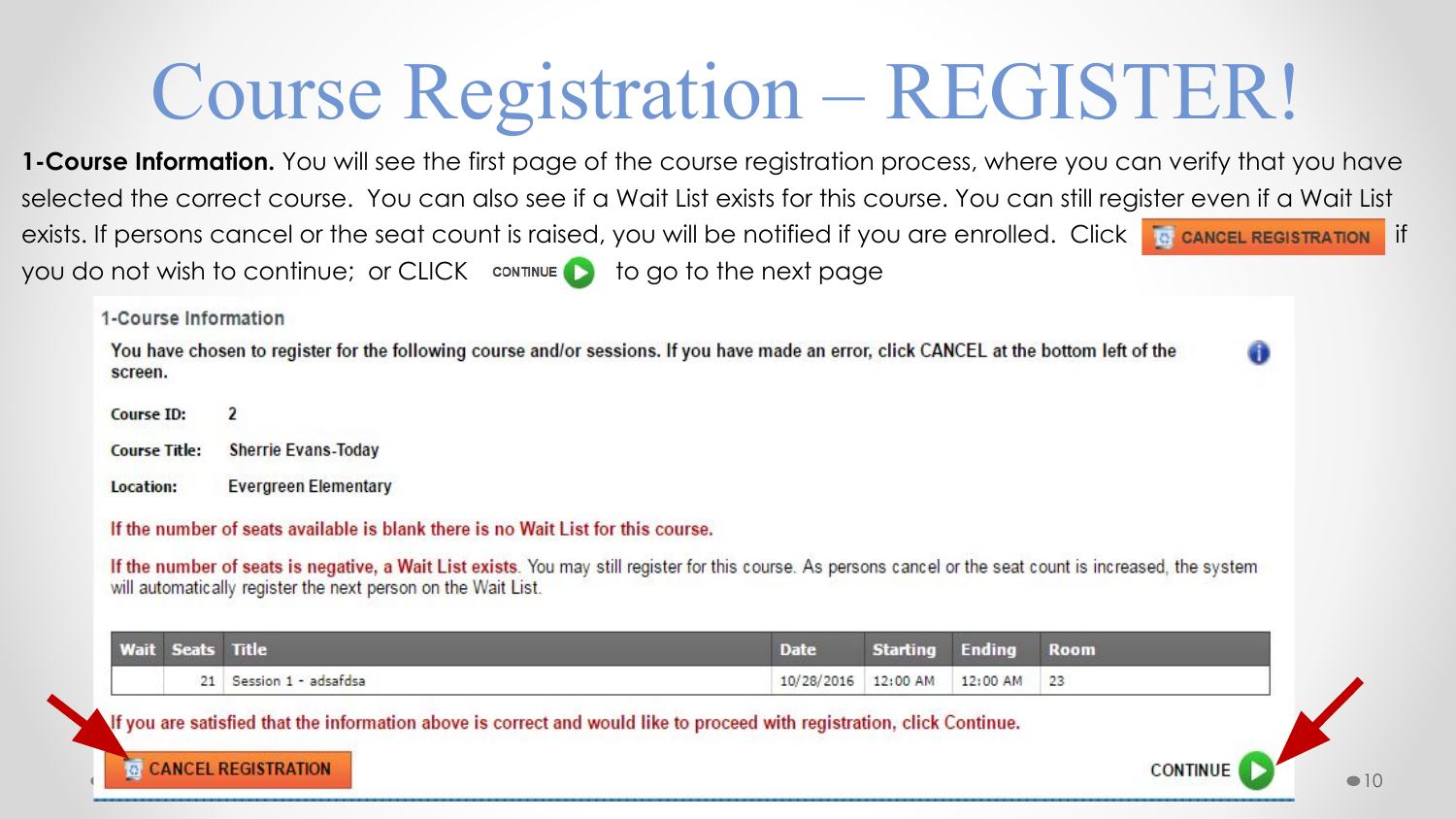## Course Registration

**2-Credit Hours.** On this page you will select the types of credits you wish to register for, Clock or Non-Clock. Only the types shown are available for this specific course. **1)** Modify the number of hours you wish to register for in the "Requested" column for that credit type if needed. 2) Click  $\blacksquare$  **SUBMIT REGISTRATION** to complete your registration activity; or 3) you may also click to cancel your registration. **CANCEL REGISTRATION** 

Course ID: 2 Course Title: Sherrie Evans-Today **COMPLETE THESE 2 STEPS TO REGISTER!** 

2-Credit Hours

1. Click into the Requested box and enter the number of credits you are registering for. 2. Click the Submit Registration button at the bottom.

Failure to complete all steps will result in your status showing as canceled. Only if you do not wish to proceed, then click the Delete Registration Details to cancel.

ŒD

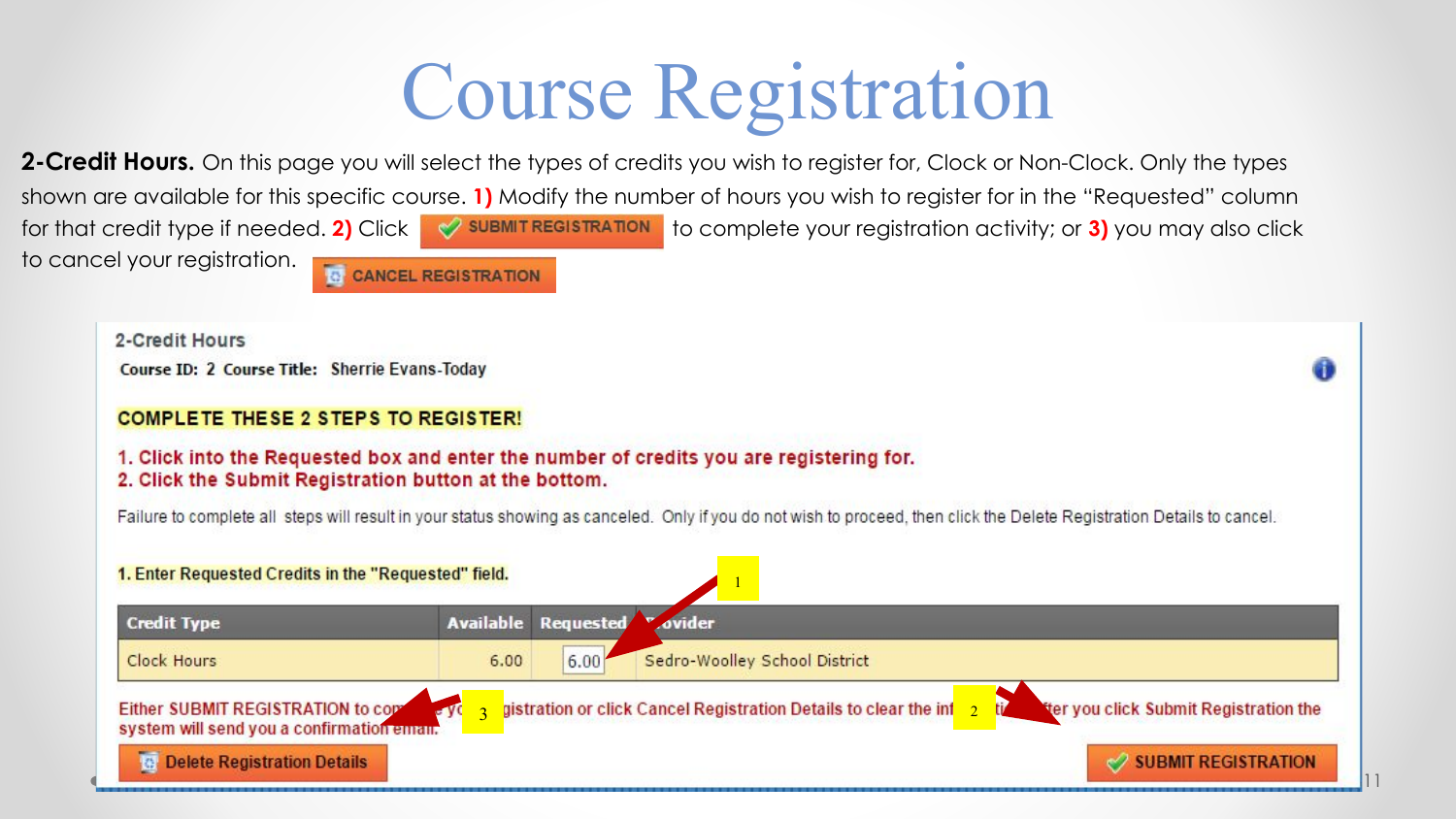### Course Confirmation

**Confirmation.** After submitting your registration a confirmation page will appear and you will receive a confirming email. The confirmation page provides you with options to return to menus in the system and/or logoff.

| <b>Course Confirmation Complete</b>                              |                                  |
|------------------------------------------------------------------|----------------------------------|
| Course ID: 43 Course Title: Betsy TESTing the HRM+               |                                  |
| Click one of the buttons below to proceed or log off the system. |                                  |
|                                                                  |                                  |
|                                                                  | <b>Go to Course Registration</b> |
|                                                                  | Go to My Records                 |
|                                                                  | <b>Logoff Prodev System</b>      |
|                                                                  | <b>Print Course Information</b>  |
|                                                                  |                                  |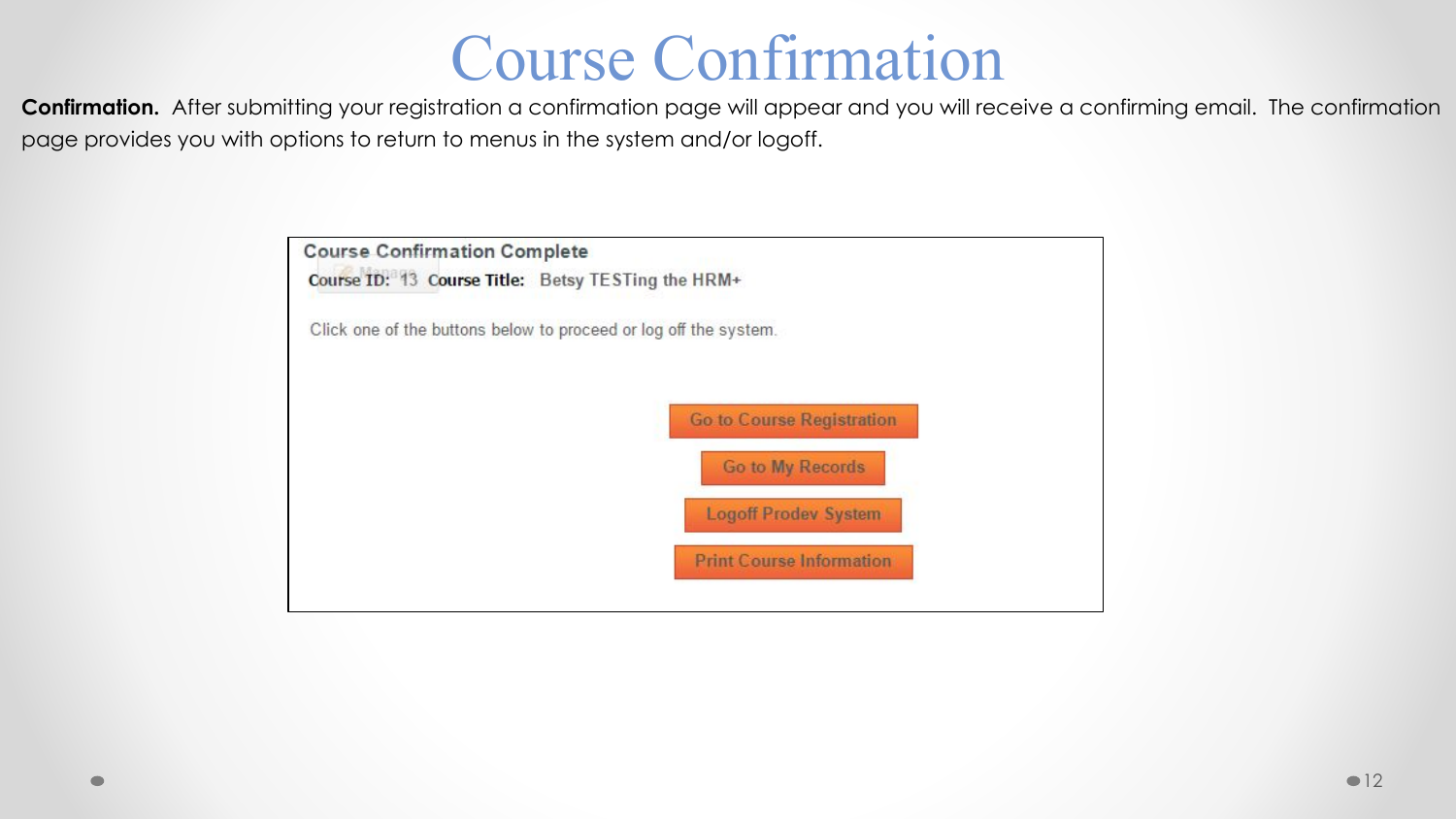### Important Clock Hour Details

**Issuance of clock hour credit is governed by Washington State law!**

**Clock hours cannot be earned unless all the following have occurred:**

- **Completed hours must be 3.0 or higher.**
- **Your attendance must be verified by the instructor. You will receive an email when this occurs.**
- **You must complete an evaluation for the course within 15 days of the end date of the course. This is done in My Records, My Courses (instructions follow).**

**You will not be able to go back later to print out clock hours through this system if you have not completed the evaluation within (15) days. No exceptions.**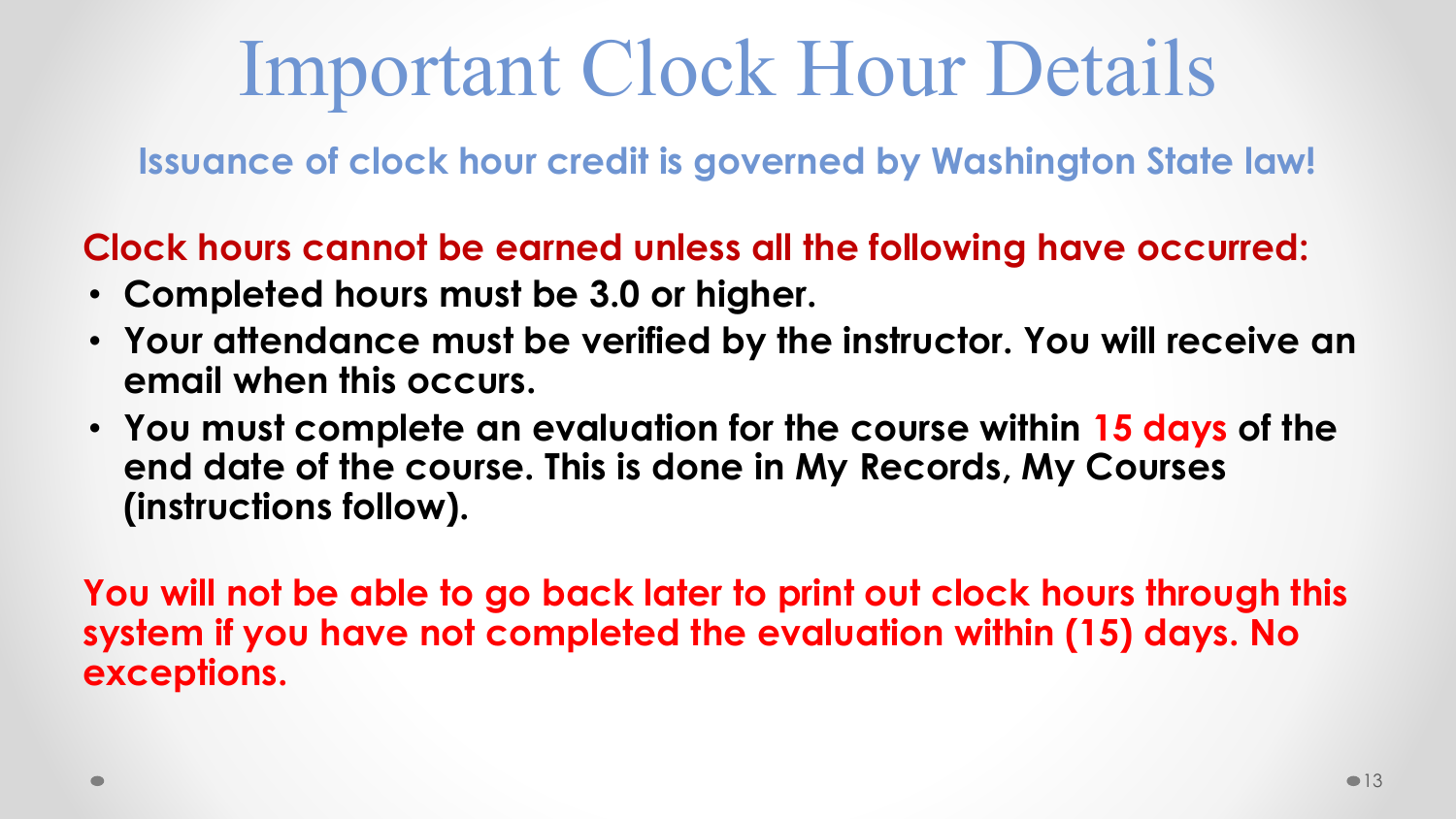### MY RECORDS

**Click My Records from the Main Menu to access your information as shown in the example below.** 

**There are 5 tabs My Personal Info My Courses My Contact Info Instructor Info Reports in My Records:** Use this information to identify the icons shown on this page. D Course Information M Email Instructor Evaluation Due O Evaluation Due Date Missed Cancel Course 1. **My Courses** STA is the last column = Course Status: 2. **Personal Info**  $\bigcirc$  Pending X<sub>Canceled</sub>  $\bullet$  Combo Wait List Enrolled Return to Registration You are enrolled and You have canceled Do not attend unless you are 3. **Contact Info** Sessions are a combo of enrolled & Wait List. notified a seat becomes available & you are enrolled. and register again. expected to attend your registration When multiple pages of courses display, click the ... at the end to display all courses. 4. **Instructor Info**  Info eMail Eval Cancel Sta **ID** Start Date **Course Location** *(visible only to*   $31$   $\degree$ *instructors)* LoriTest  $\overline{\mathbf{c}}$  $\ddot{\phantom{1}}$  $\mathscr{I}$  $5\ \frac{11}{1}\ \frac{2016}{201}$ 包 **District Office**  $\sim$ 12:00 AM with Pd Test in the 15 5. **My Reports Rhonda Huggins-Test** J. **Clear Lake Elementary** 한 n an 10:00 AM with Pd Test in the Board  $3\quad10/28/2016$ Room B **Sherrie Evans-Today** 包  $\mathbf{C}$ **Evergreen Elementary** 2 10/28/2016 **START** ᢦ 12:00 AM with Pd Test in the 23

**Instructions are provided on the following pages for all 5 tabs.**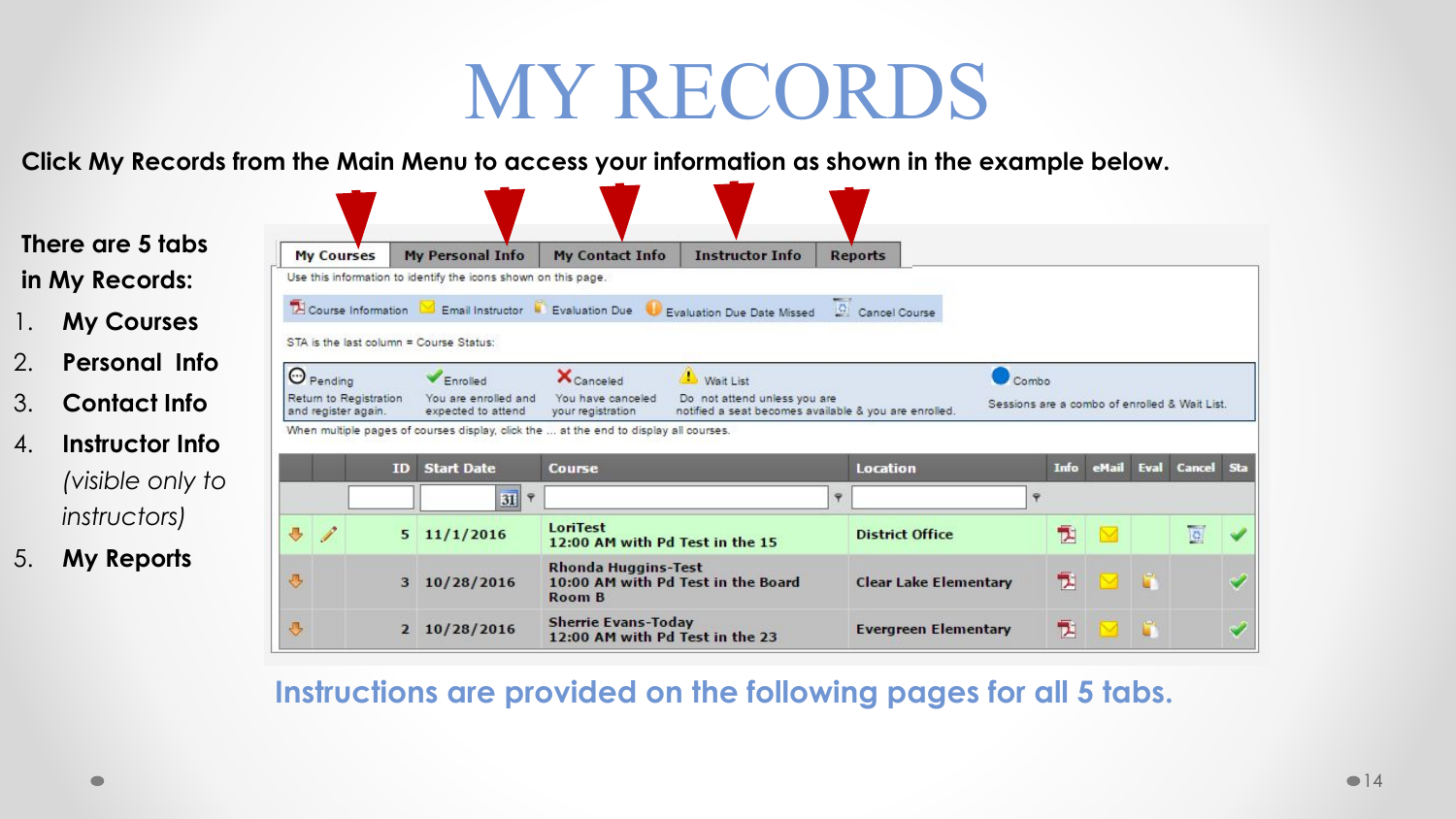### My Records – My Courses

#### **My Courses displays information regarding courses you have registered for and cancelled from. You will complete your course evaluation from this screen and can email the instructor.**

- **In the Grid you can search for your courses by ID, Start Date, key word in the course title or location.**
- **Click the Info pdf icon to view/print a complete course information report or Click the Email icon to email the instructor.**
- **Eval. Click the document icon to complete the course evaluation.**
- **Up to the course start date you may click the trash can icon to Cancel your course registration. After that you must contact the Pro Dev Office.**
- **Sta: This column shows the status of your enrollment, either Enrolled, Cancelled or on the Wait List.**

**EVALUATION: The evaluation icon will not appear until the day the last day of the course. Hovering over the document icon will display the evaluation due date. If you fail to do the evaluation by the due date, a warning icon will appear and you will not be eligible to receive clock hours for this course.** 

|                      | <b>My Courses</b>   |                        | <b>My Personal Info</b>                                                               | My Contact Info                             | <b>Reports</b>                                                    |             |                              |                      |        |                         |  |
|----------------------|---------------------|------------------------|---------------------------------------------------------------------------------------|---------------------------------------------|-------------------------------------------------------------------|-------------|------------------------------|----------------------|--------|-------------------------|--|
|                      |                     |                        | Use this information to identify the icons shown on this page.                        |                                             |                                                                   |             |                              |                      |        |                         |  |
|                      |                     | Course Information     |                                                                                       | Email Instructor Evaluation Due             | Evaluation Due Date Missed                                        |             | Cancel Course                |                      |        |                         |  |
|                      |                     |                        |                                                                                       |                                             |                                                                   |             |                              |                      |        |                         |  |
|                      |                     |                        | STA is the last column = Course Status:                                               |                                             |                                                                   |             |                              |                      |        |                         |  |
|                      |                     |                        |                                                                                       |                                             |                                                                   |             |                              |                      |        |                         |  |
|                      | $\Theta$ Pending    |                        | Enrolled                                                                              | <b>X</b> Canceled                           | Wait List                                                         |             |                              | Combo                |        |                         |  |
|                      | and register again. | Return to Registration | You are enrolled and<br>expected to attend                                            | You have canceled<br>your registration      | Sessions<br>notified a seat becomes available & you are enrolled. | con         |                              | enrol d & V it List. |        |                         |  |
|                      |                     |                        |                                                                                       |                                             |                                                                   |             |                              |                      |        |                         |  |
|                      |                     |                        | When multiple pages of courses display, click the  at the end to display all courses. |                                             |                                                                   |             |                              |                      |        |                         |  |
|                      |                     |                        |                                                                                       |                                             |                                                                   |             |                              |                      |        |                         |  |
|                      |                     |                        |                                                                                       |                                             |                                                                   |             |                              |                      |        |                         |  |
|                      |                     | <b>ID</b>              | <b>Start Date</b>                                                                     | Course                                      |                                                                   |             | <b>Location</b>              |                      |        | Info eMail Eval Cancel  |  |
|                      |                     |                        | 31<br>$\tilde{r}$                                                                     |                                             |                                                                   | $\tilde{r}$ |                              | ۴                    |        |                         |  |
| $\bullet$            | 1                   |                        | $5 \frac{11}{1} \cdot \frac{2016}{100}$                                               | LoriTest<br>12:00 AM with Pd Test in the 15 |                                                                   |             | <b>District Office</b>       | 凤                    | $\sim$ | $\overline{\mathbb{G}}$ |  |
|                      |                     |                        |                                                                                       |                                             |                                                                   |             |                              |                      |        |                         |  |
|                      |                     |                        |                                                                                       | <b>Rhonda Huggins-Test</b>                  |                                                                   |             |                              |                      |        |                         |  |
| $\circ$              |                     | 3                      | 10/28/2016                                                                            | Room B                                      | 10:00 AM with Pd Test in the Board                                |             | <b>Clear Lake Elementary</b> | 한                    |        |                         |  |
| $\ddot{\phantom{0}}$ |                     | $\overline{2}$         | 10/28/2016                                                                            | <b>Sherrie Evans-Today</b>                  |                                                                   |             | <b>Evergreen Elementary</b>  | 겨                    |        |                         |  |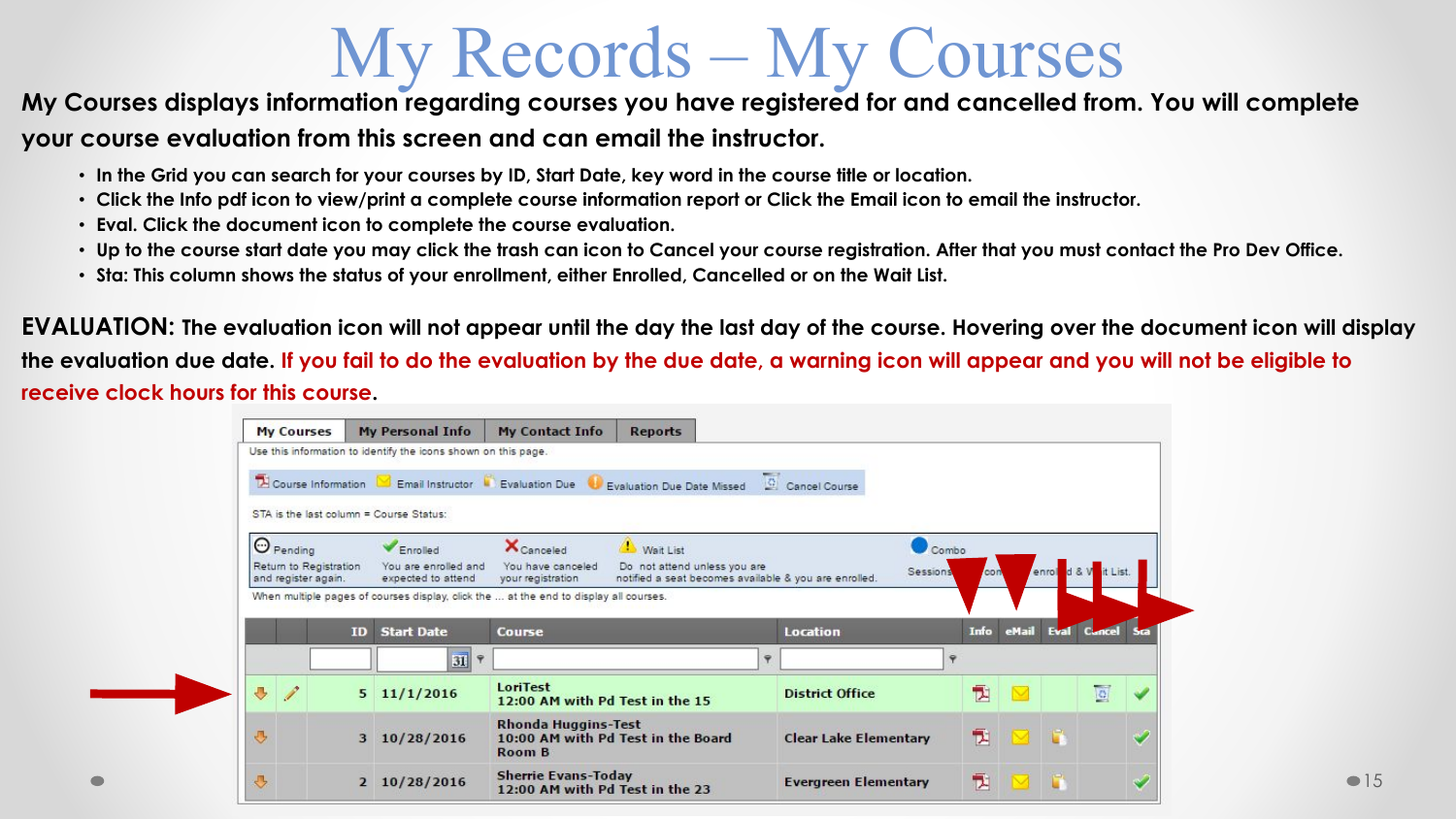# My Records – Updating Information

**You may return to My Records at any time to update your information.**

**Click Personal Info to update your name, email address, position, location or password.**

**Click Contact Info to update your address or phone information.** 

**Click Instructor Info ONLY if you are a Pro Dev instructor for Sedro-Woolley School District and wish to update that information.** 

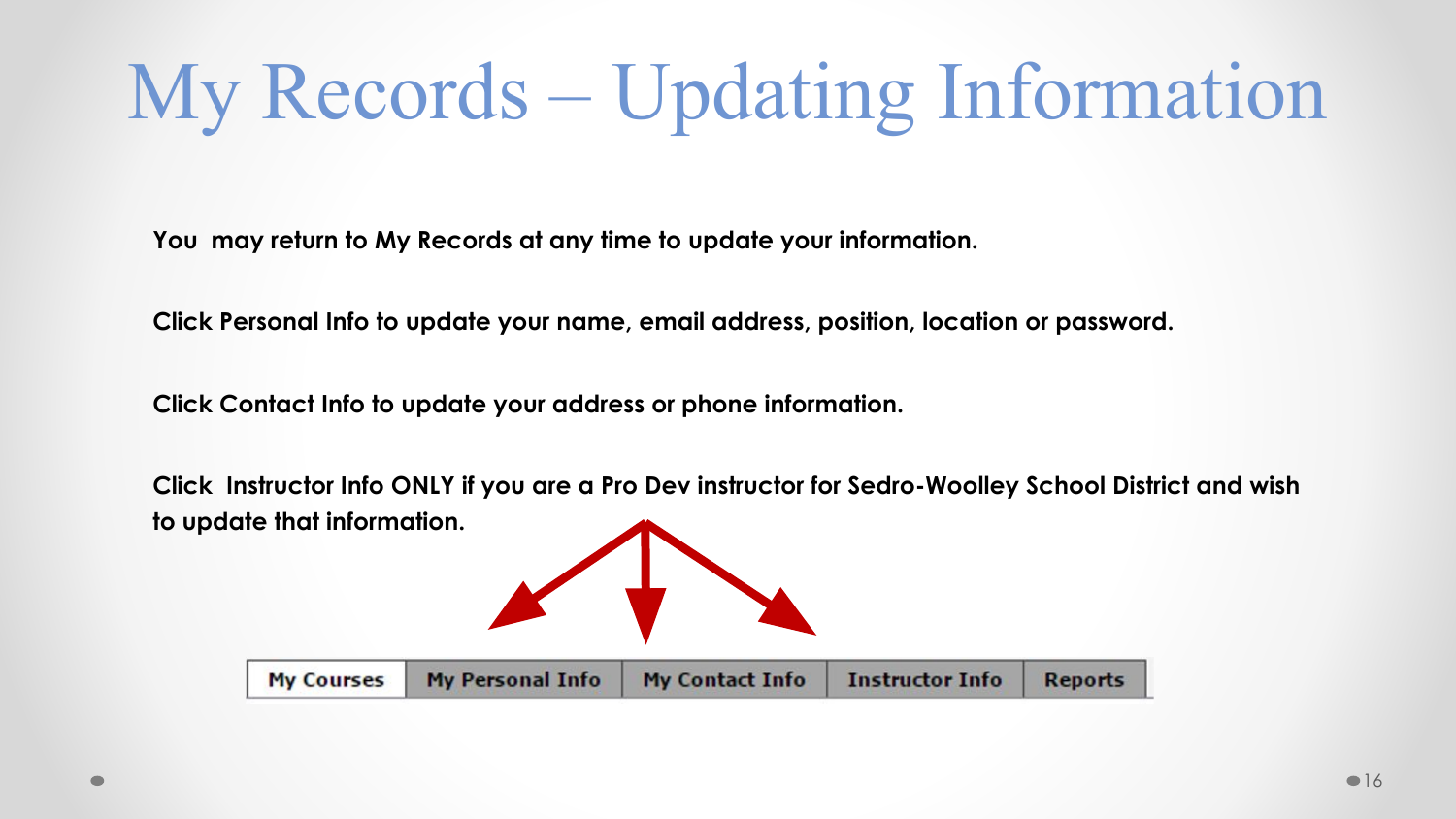# My Records – My Reports

**Click into the drop down box to view/print:**

1. **Sedro-Woolley Professional Development Transcript**

**After you select your report type, click PREVIEW to see that report. For the Attendance Certificate report you will also first select that course.** 

| <b>My Courses</b>        | <b>My Personal Info</b>  | My Contact Info                                   | <b>Instructor Info</b>                                                                                                     | <b>Reports</b> |                                                                                                                                                                                                                                                                                                                            |
|--------------------------|--------------------------|---------------------------------------------------|----------------------------------------------------------------------------------------------------------------------------|----------------|----------------------------------------------------------------------------------------------------------------------------------------------------------------------------------------------------------------------------------------------------------------------------------------------------------------------------|
|                          |                          |                                                   | must complete the evaluation before you can print an attendance certificate, clock hour or transcript report for a course. |                | Click into the drop down box to select the desired report. Click the pdf output option. For some reports you will also select the course. If your course does<br>not appear in the drop down box, click on the My Courses tab to complete the course evaluation. The instructor must have verified your attendance and you |
| <b>Select Report:</b>    |                          | Sedro-Woolley Professional Development Transcript |                                                                                                                            |                |                                                                                                                                                                                                                                                                                                                            |
| <b>□ Search Criteria</b> |                          | Sedro-Woolley Individual Course Clock Hour Report |                                                                                                                            |                |                                                                                                                                                                                                                                                                                                                            |
|                          |                          | Sedro-Woolley Professional Development Transcript |                                                                                                                            |                |                                                                                                                                                                                                                                                                                                                            |
| <b>Select Course:</b>    |                          |                                                   |                                                                                                                            |                | $\bullet$                                                                                                                                                                                                                                                                                                                  |
|                          |                          |                                                   |                                                                                                                            |                |                                                                                                                                                                                                                                                                                                                            |
|                          |                          |                                                   |                                                                                                                            |                |                                                                                                                                                                                                                                                                                                                            |
| <b>Select Output</b>     | $\left( \bullet \right)$ | <b>HTML</b><br>XLS.                               | <b>Preview</b>                                                                                                             |                |                                                                                                                                                                                                                                                                                                                            |
|                          |                          |                                                   |                                                                                                                            |                |                                                                                                                                                                                                                                                                                                                            |

**Instructions are provided on the screen if your report is not accessible to you.**